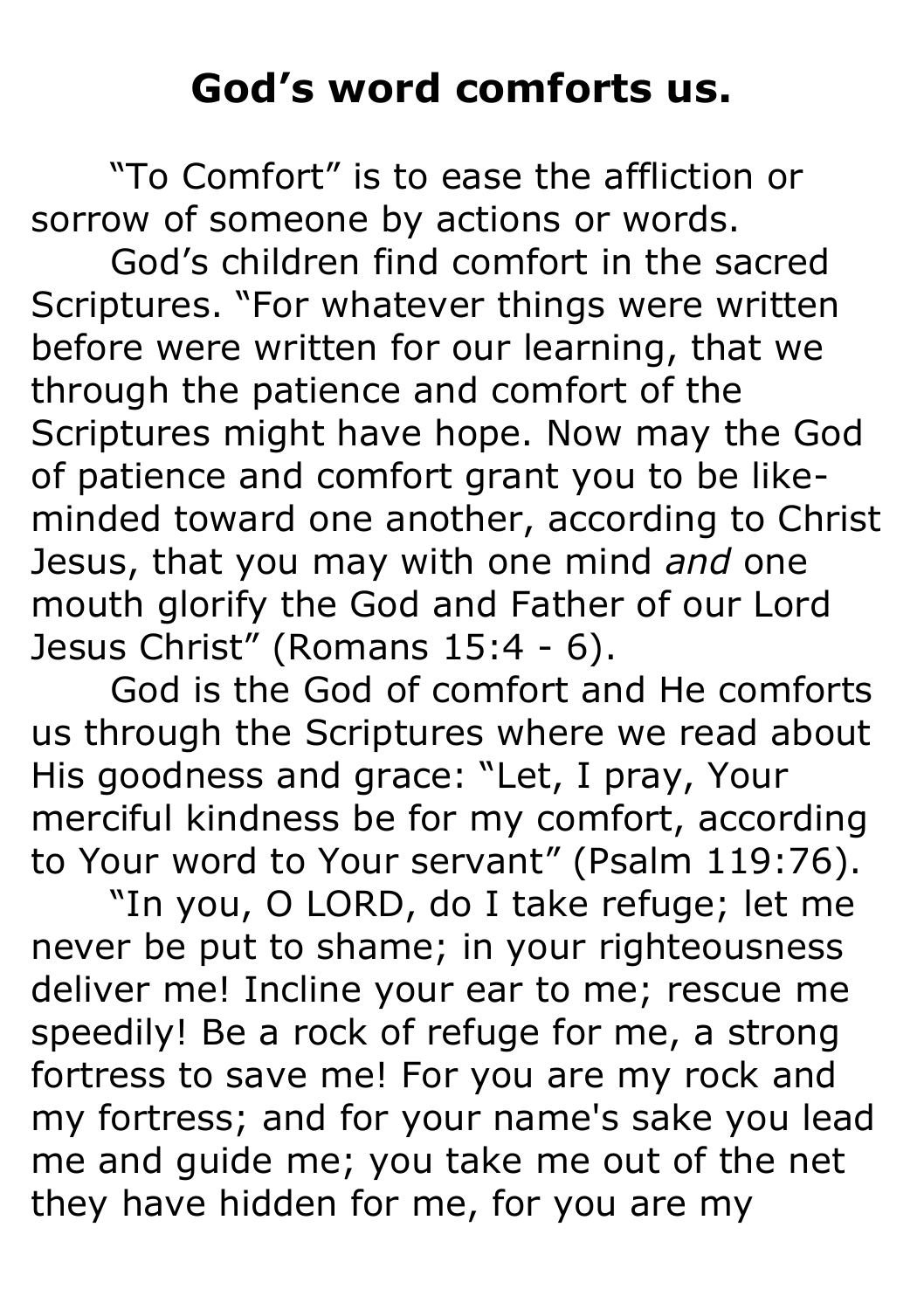refuge. Into your hand I commit my spirit; you have redeemed me, O LORD, faithful God" (Psalm 31:1-5 ESV).

"Yea, though I walk through the valley of the shadow of death, I will fear no evil; For You *are* with me; Your rod and Your staff, they comfort me" (Psalm 23:4).

Comforting is needed after punishment. After a child has been punished for doing something wrong, he longs to be comforted. Paul told the Corinthians they should comfort the man who had repented after being disfellowshipped because of sin (2 Corinthians 2:5-8).

In the time of Isaiah, God had punished His people because of idolatry. But He gave a promise of comfort for those who repented. In the midst of devastation He spoke of a time when He would comfort His people: "And in that day you will say: 'O LORD, I will praise You; Though You were angry with me, Your anger is turned away, and You comfort me'" (Isaiah 12:1).

"'Comfort, yes, comfort My people!' Says your God. 'Speak comfort to Jerusalem, and cry out to her, That her warfare is ended, That her iniquity is pardoned'" (Isaiah 40:1, 2).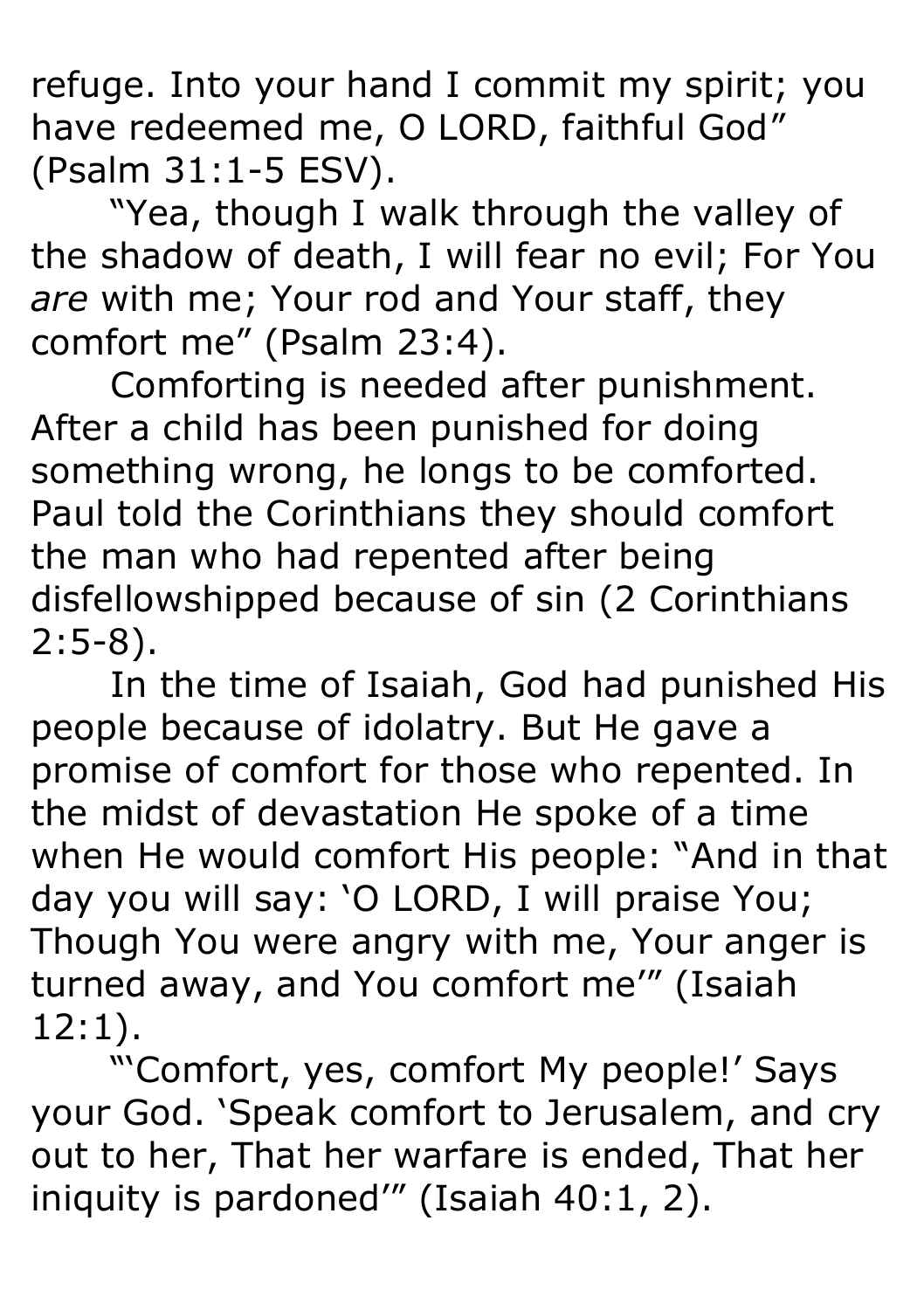"Sing, O heavens! Be joyful, O earth! And break out in singing, O mountains! For the LORD has comforted His people, And will have mercy on His afflicted" (Isaiah 49:13).

"For the LORD will comfort Zion, He will comfort all her waste places; He will make her wilderness like Eden, And her desert like the garden of the LORD; Joy and gladness will be found in it, Thanksgiving and the voice of melody" (Isaiah 51:3).

"I, *even* I, *am* He who comforts you. Who *are* you that you should be afraid of a man *who* will die, and of the son of a man *who* will be made like grass? And you forget the LORD your Maker, who stretched out the heavens and laid the foundations of the earth?" (Isaiah 51:12, 13a). "Break forth into joy, sing together, you waste places of Jerusalem! For the LORD has comforted His people, He has redeemed Jerusalem" (Isaiah 52:9).

There are conditions. God comforts the humble, but not the godless: "For thus says the High and Lofty One Who inhabits eternity, whose name *is* Holy: 'I dwell in the high and holy *place,* with him *who* has a contrite and humble spirit, to revive the spirit of the humble, and to revive the heart of the contrite ones"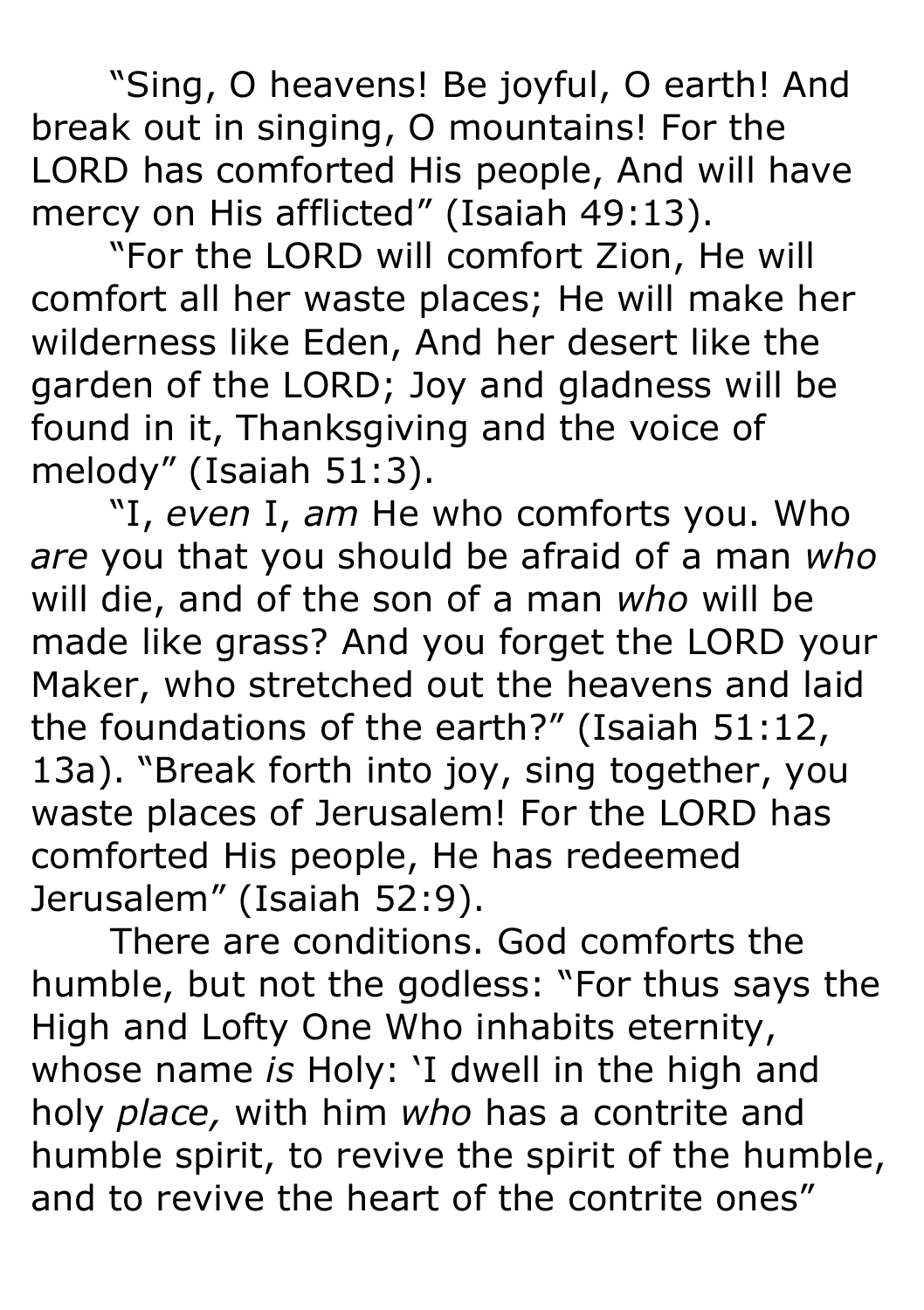(Isaiah 57:15). "But the wicked *are* like the troubled sea, when it cannot rest, whose waters cast up mire and dirt. '*There is* no peace,' Says my God, 'for the wicked'" (Isaiah 57:20, 21).

"As one whom his mother comforts, so I will comfort you; and you shall be comforted in Jerusalem" (Isaiah 66:13).

About 500 years later these predictions were fulfilled. Jesus said to His followers: "Come to Me, all *you* who labor and are heavy laden, and I will give you rest. Take My yoke upon you and learn from Me, for I am gentle and lowly in heart, and you will find rest for your souls. For My yoke *is* easy and My burden is light" (Matthew 11:28-30).

Before Jesus returned to His Father, He promised His followers that He would send a Comforter. "I will pray the Father, and He shall give you another Comforter, so that He may be with you forever, the Spirit of Truth, whom the world cannot receive because it does not see Him nor know Him. But you know Him, for He dwells with you and shall be in you" (John 14:16, 17 MKJV).

The Comforter would lead the apostles as they taught the gospel.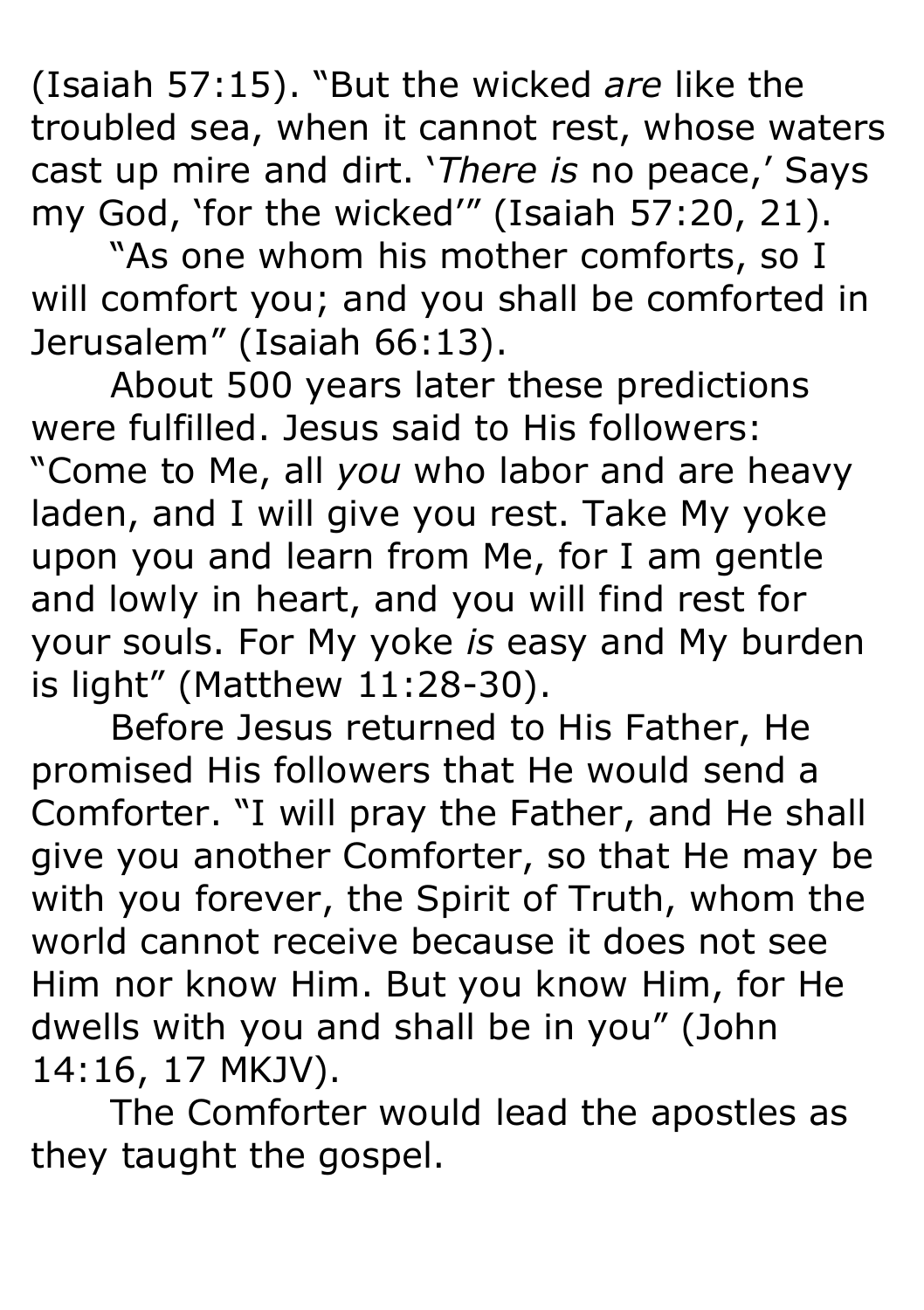"I have spoken these things to you, being present with you. But the Comforter, the Holy Spirit whom the Father will send in My name, He shall teach you all things and bring all things to your remembrance, whatever I have said to you" (John 14:25, 26 MKJV).

"And when the Comforter has come, whom I will send to you from the Father, the Spirit of truth who proceeds from the Father, He shall testify of Me. And you also shall bear witness, because you have been with Me from the beginning" (John 15:26, 27 MKJV).

"But I tell you the truth, it is expedient for you that I go away; for if I do not go away, the Comforter will not come to you. But if I depart, I will send Him to you" (John 16:7).

On the Day of Pentecost after the death, resurrection and ascension of Jesus, this Comforter - the Holy Spirit - was sent and the church of Christ was established.

"Then the churches throughout all Judea, Galilee, and Samaria had peace and were edified. And walking in the fear of the Lord and in the comfort of the Holy Spirit, they were multiplied" (Acts 9:31).

Christians are sometimes oppressed and persecuted. But we are comforted by God which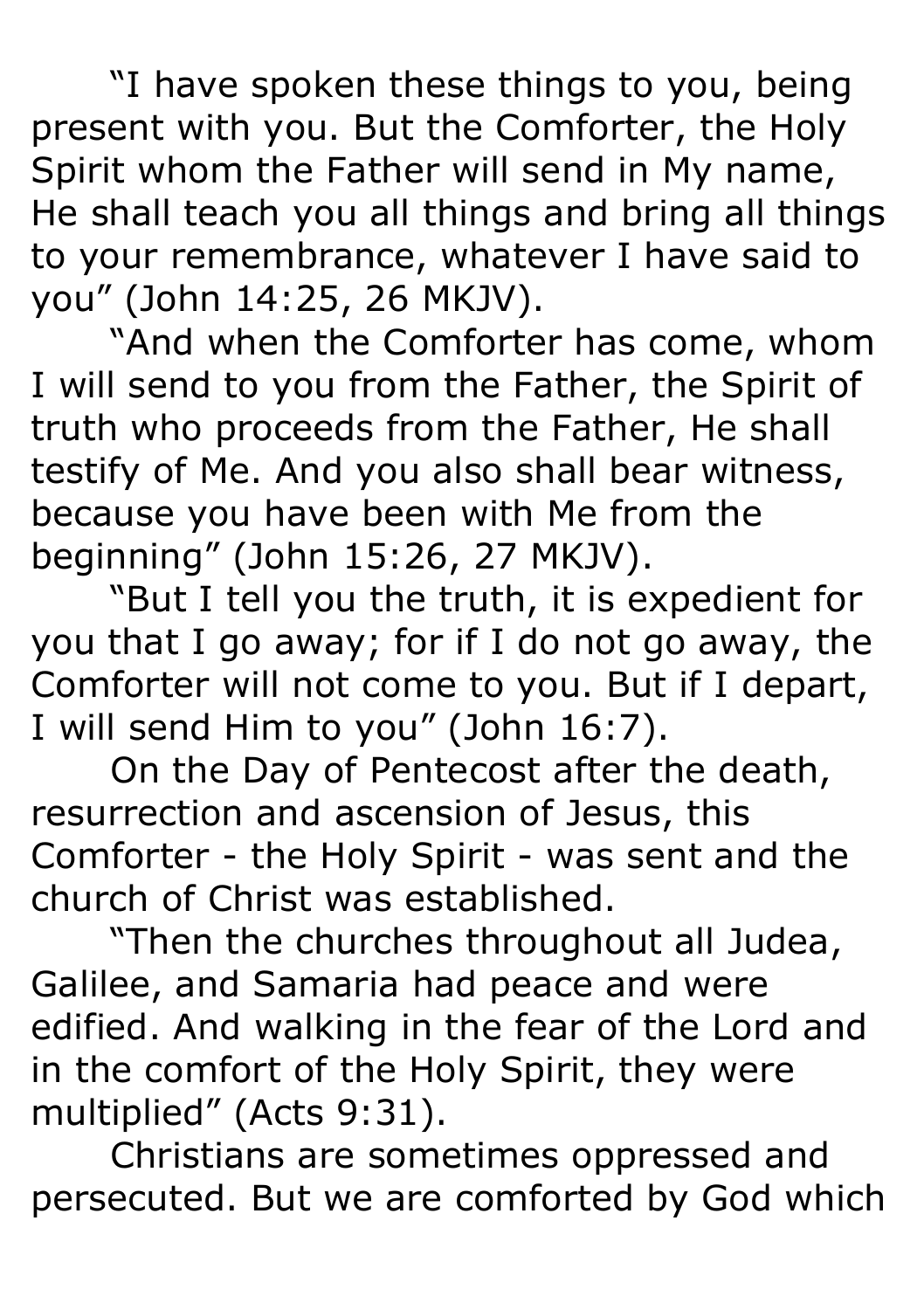enables us to comfort one another: "Blessed *be* the God and Father of our Lord Jesus Christ, the Father of mercies and God of all comfort, who comforts us in all our tribulation, that we may be able to comfort those who are in any trouble, with the comfort with which we ourselves are comforted by God. For as the sufferings of Christ abound in us, so our consolation also abounds through Christ. Now if we are afflicted, *it is* for your consolation and salvation, which is effective for enduring the same sufferings which we also suffer. Or if we are comforted, *it is* for your consolation and salvation. And our hope for you *is* steadfast, because we know that as you are partakers of the sufferings, so also *you will partake* of the consolation" (2 Corinthians 1:3-7).

Like David we can say to our Shepherd: "Your rod and Your staff, they comfort me." Let us read and zealously study the Scriptures. Then "through the patience and comfort of the Scriptures" we can have hope.

"Now may our Lord Jesus Christ Himself, and our God and Father, who has loved us and given *us* everlasting consolation and good hope by grace, comfort your hearts and establish you